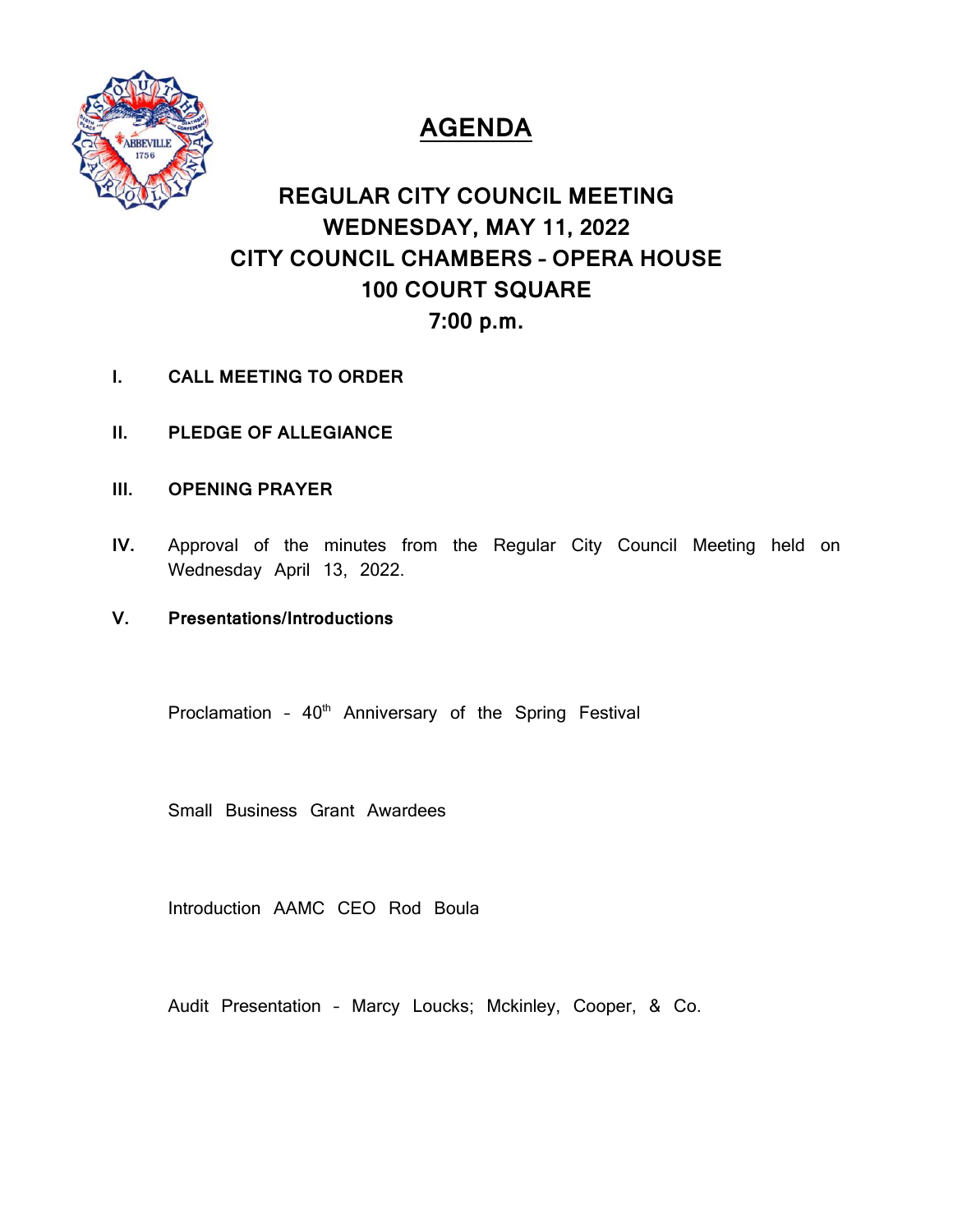# **VI. LEGISLATIVE**

#### **Ordinances**

**1. Ordinance No. 6-2022 Second Reading** AN ORDINANCE AMENDING THE BUSINESS LICENSE ORDINANCE OF THE CITY OF ABBEVILLE

# 2. **Ordinance No. 7-2022 Second Reading**

AN ORDINANCE OF THE CITY OF ABBEVILLE, SOUTH CAROLINA AMENDING CHAPTER 2 – ADMINISTRATION ARTICLE II: SECTION 2-60. – DUTIES OF CLERK-TREASURER AND SECTION AND ADMINISTRATION ARTICLE III: OFFICERS AND EMPLOYEES SECTIONS 2-103. – BONDS, 2-106 . – CITY-CLERK TREASURER AND 2-182. – SIGNATURES ON CHECKS

#### **VII. CITY MANAGER REPORTS**

- **1. Report No. 14-2022 Information Only** Spring Festival Schedule
- **2. Report No. 15-2022 Information Only** Civic Center Roof Renovation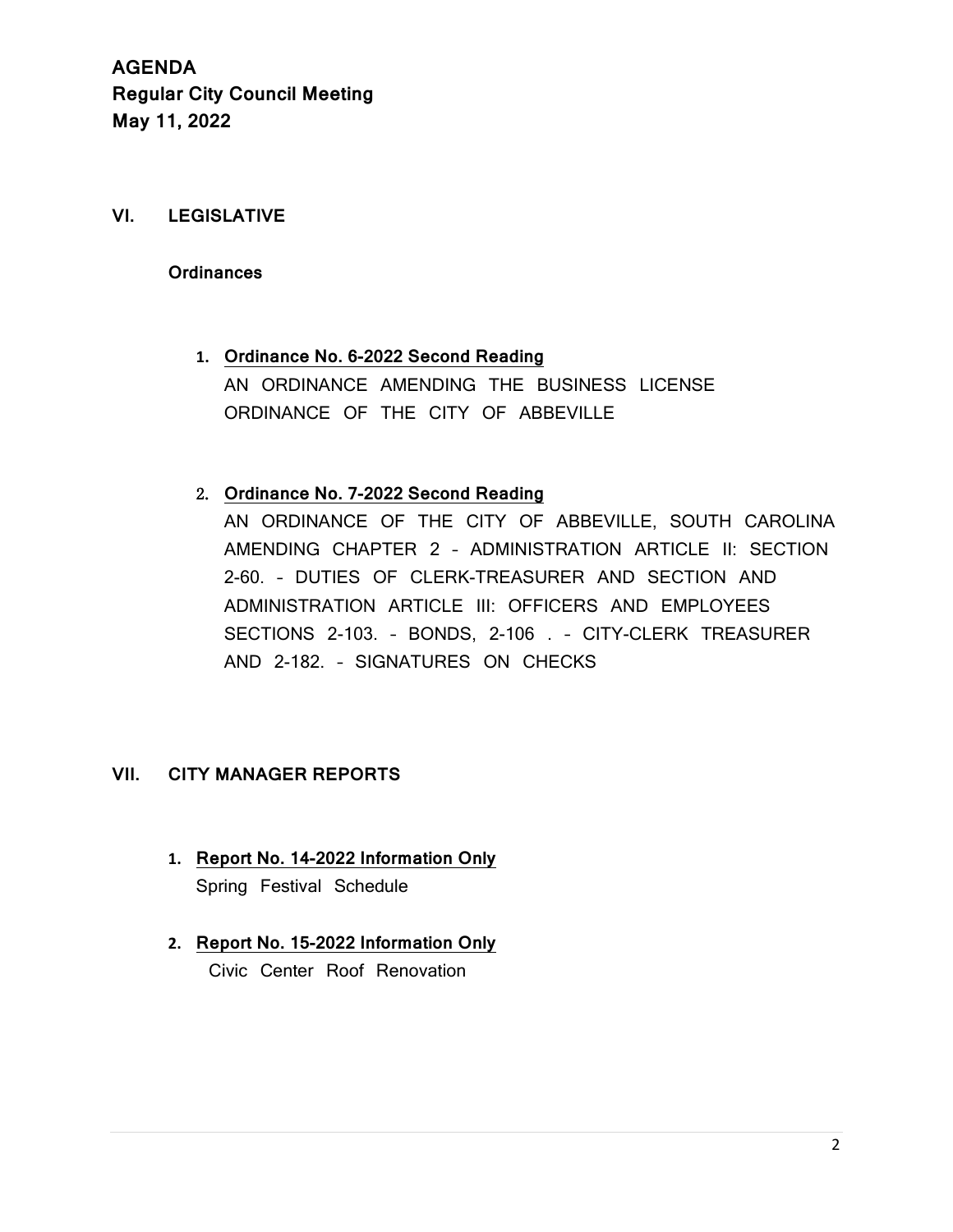#### **VIII. NEW BUSINESS**

1. Consideration of appointment to fill the three-year term of office of Gloria Bond on the Board of Zoning Appeals which expired on September 11, 2021. (Ms. Bond does not wish to serve again).

### **IX. OLD BUSINESS**

- 1. Consideration of appointment to fill the remainder of the four-year term of office of Theodosia Hoppers on the Historic Properties Protection Commission. (Ms. Hoppers resigned from the HPPC on October 28, 2021).
- 2. Consideration of appointment to fill the three-year term of office of Mark Meyers on the Property Maintenance Board of Appeals which expired on April 11, 2020. (Mr. Meyers does wish to serve again).
- 3. Consideration of appointment to fill the three-year term of office of Robbie Weichmann on the Property Maintenance Board of Appeals which expired on October 10, 2020. (Mr. Weichmann does not wish to serve again).

# **X. PUBLIC COMMENT PERIOD**

**NOTES ON COMMENT PERIOD:** The Council is interested in hearing your concerns, but speakers should not expect Council's action or deliberation on subject matter brought up during the Public Comment Period. Topics requiring further investigation will be referred to the appropriate city officials or staff and may be scheduled.